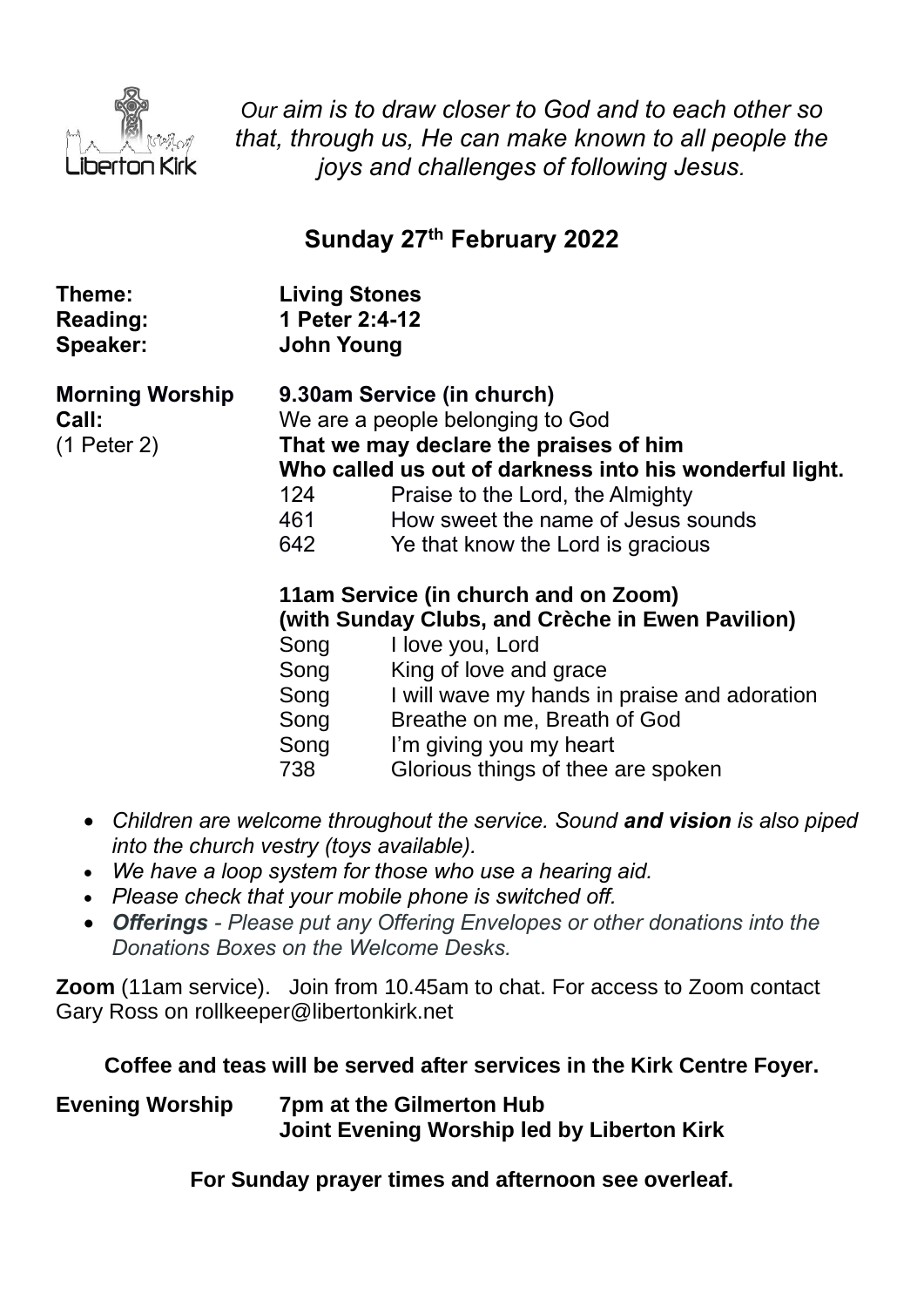# **WEEKLY DIARY**

| <b>TODAY</b><br>10.20am<br><b>After 11am Service</b><br>7pm                                                                   | Elders' Room<br><b>Back of Church</b><br><b>Gilmerton Hub</b> | <b>Sunday Morning Prayer Time</b><br><b>Prayer Team Ministry</b><br>Joint Service led by Liberton Kirk        |
|-------------------------------------------------------------------------------------------------------------------------------|---------------------------------------------------------------|---------------------------------------------------------------------------------------------------------------|
| <b>Monday 28th February</b><br>9am-2pm<br>7.30pm                                                                              | Foyer<br>Zoom                                                 | Kirkgate Café<br><b>Link Group Leaders</b>                                                                    |
| <b>Tuesday 1st March</b><br>$7.30$ am $-7.30$ pm<br>9am-2pm, 5.15-8pm                                                         | <b>Upper Room Time (see below)</b><br>Foyer                   | Kirkgate Café                                                                                                 |
| <b>Wednesday 2<sup>nd</sup> March</b><br>9am-2pm, 6-8pm<br>7.30pm<br>Thursday 3 <sup>rd</sup> March<br>9am-12pm<br>2pm<br>7pm | Foyer<br>Zoom<br>Foyer<br><b>Anderson Hall</b><br>Zoom        | Kirkgate Café<br><b>Communications Team</b><br>Kirkgate Café<br><b>Senior Citizens</b><br><b>Alpha Course</b> |
| Friday 4 <sup>th</sup> March<br>2pm<br><b>Saturday 5th March</b><br>10am-12 noon                                              | St John Vianney's<br><b>Anderson Hall</b>                     | World Day of Prayer (Notices)<br><b>Guild Coffee Morning</b><br>(see notices)                                 |
| $\mathbf{A}$ . I. Athensis .                                                                                                  |                                                               |                                                                                                               |

| Sunday 6 <sup>th</sup> March            |                                                              |  |  |  |
|-----------------------------------------|--------------------------------------------------------------|--|--|--|
| Morning Worship at 9.30am in the church |                                                              |  |  |  |
|                                         | 11am in the church and on Zoom. (with Sunday Clubs & crèche) |  |  |  |
| Theme:                                  | A time to heal – Body and Mind                               |  |  |  |
| Reading:                                | Luke 4:31-44                                                 |  |  |  |
| Preacher:                               | <b>Alastair Cameron</b>                                      |  |  |  |

# **Upper Room Time (Tuesday 7.30am – 7.30pm)**

A quiet place for anyone who wants to spend some time with God. Includes the following times together: Morning Prayers 8am - 8.30am, Midday Prayers 12.00 noon-12.30pm, Evening Prayers 7.00pm - 7.15pm.

**Prayer Requests** - can be sent to either John (see page 4) or Lindsay at [nicolyoung3@gmail.com](mailto:nicolyoung3@gmail.com) who will pass details on to the rest of the prayer team.

**Prayer Wall -** on the Kirk website under the Prayer section. Each prayer is monitored before it is made public. Please ask for follow-up or to keep it private if you so wish.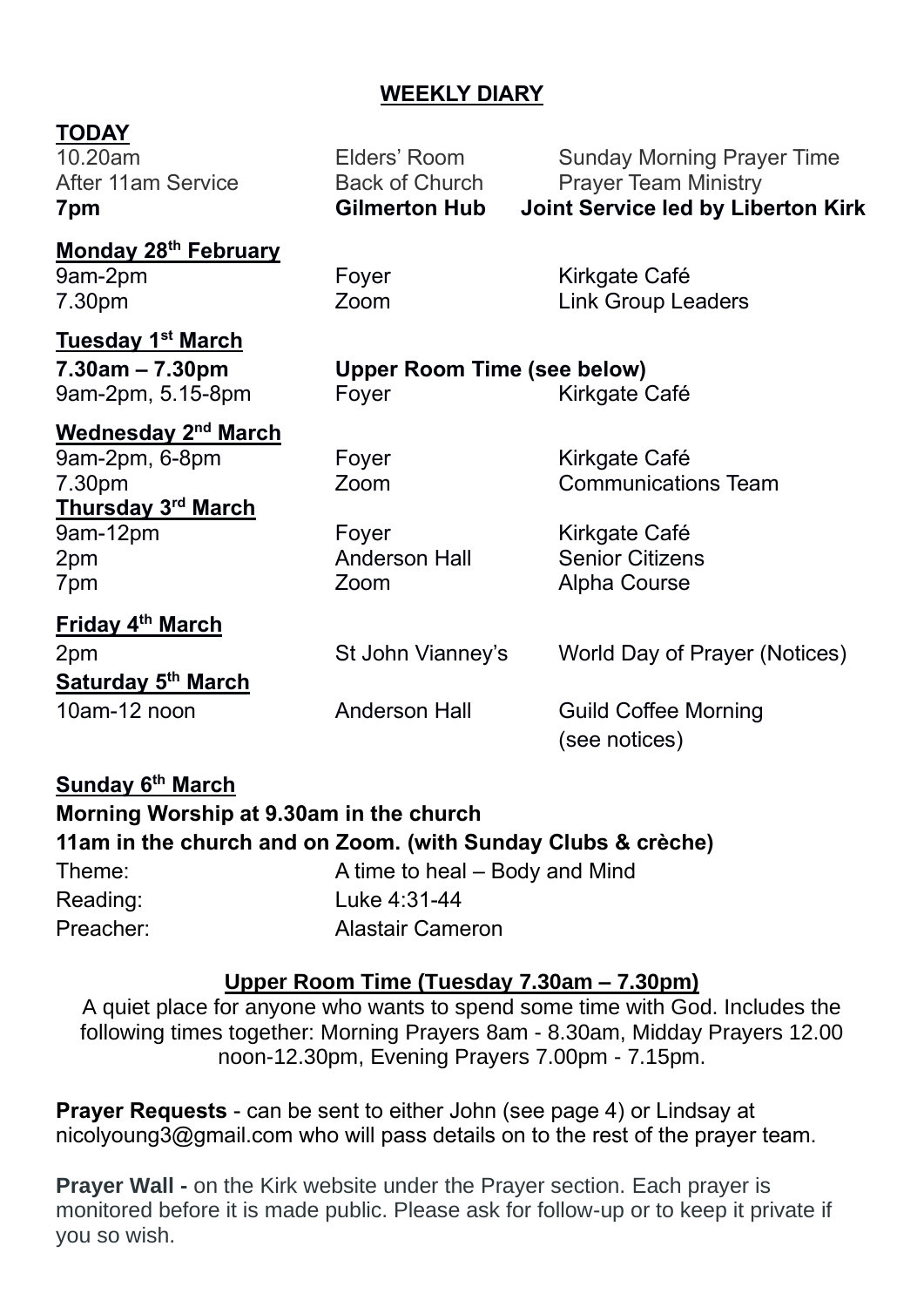# **NOTICES**

**March Magazines** ready for uplift from the East Door in alphabetical order of distributers' names. Thereafter from the Kirk Centre McDonald Room. Also available online.

**Crosstalk, SEECAT's quarterly newsletter –** the February edition is now on the SEECAT website, [www.seecat.org,](http://www.seecat.org/) or copies are available on the Welcome Desks, in the Kirk Centre entrance, and in the Offering House.

**Fair Trade Fortnight 21st February – 6 th March** Do you buy Fair Trade goods? The people who produce those goods rely on sales to be able to send children to school, to buy essential medicines, to have a safe and dry home. There are always Fair Trade goods on sale in our café, and you can find them in most supermarkets - look for the Fair Trade logo (and don't stop at the end of the fortnight!)

**Fair Trade oranges from Calabria –** David Lamb (on behalf of World Mission Team) has some large oranges from Calabria, where refugees are being exploited (full story in Crosstalk). 5 for £3 while stocks last. Contact David Lamb on 664 3059 or [david@dlamb.co.uk](mailto:david@dlamb.co.uk) by Thursday 3<sup>rd</sup> March.

**World Day of Prayer, Friday 4 th March, Theme – "I know the plans I have for you"** – the service has been written by the Christian women of England, Wales and Northern Island. Service at St John Vianney's, 40 Fernieside Gardens at 2pm.

**Guild Coffee Morning Saturday 5th March -** Suggested donation, Adult - £3.50, Child - £1.00. The Guild is raising money to support two charities this session, BEAT - the U.K.'s eating disorder charity and STARCHILD - helping children in Uganda who are intellectually and physically disabled.

**SEECAT Lent Groups –** A chance to meet with other Christians in the area. There will be two SEECAT Lent groups in person. At the Tron at 3pm starting on Tuesday 8 March and at St Barnabas at 1:30pm starting on Wednesday 9 March. There is a Zoom Lent Group on Thursdays at 2pm starting on 10<sup>th</sup> March. All groups will run for 5 weeks. If you would like to go to any of these groups, please contact Clare Roller [\(clare.roller@icloud.com\)](mailto:clare.roller@icloud.com)

**Go … into all the world**… The Offering House has a display of the breadth of the church's missionary interests across our European, African and Asian Partners. It is open daily - this is the last week. Please take the opportunity to visit it.

**The Word for Today -** will return in the Offering House next week.

**South East Edinburgh Food Banks –** Donations can be left in the Offering House or with the Lambs, 36 Liberton Drive (box outside garage if out). Special arrangements can be made - phone 01316643059, or email [david@dlamb.co.uk](mailto:david@dlamb.co.uk)  Requested items are: Tins - meat/fruit/veg/tuna, packet soup and UHT milk.